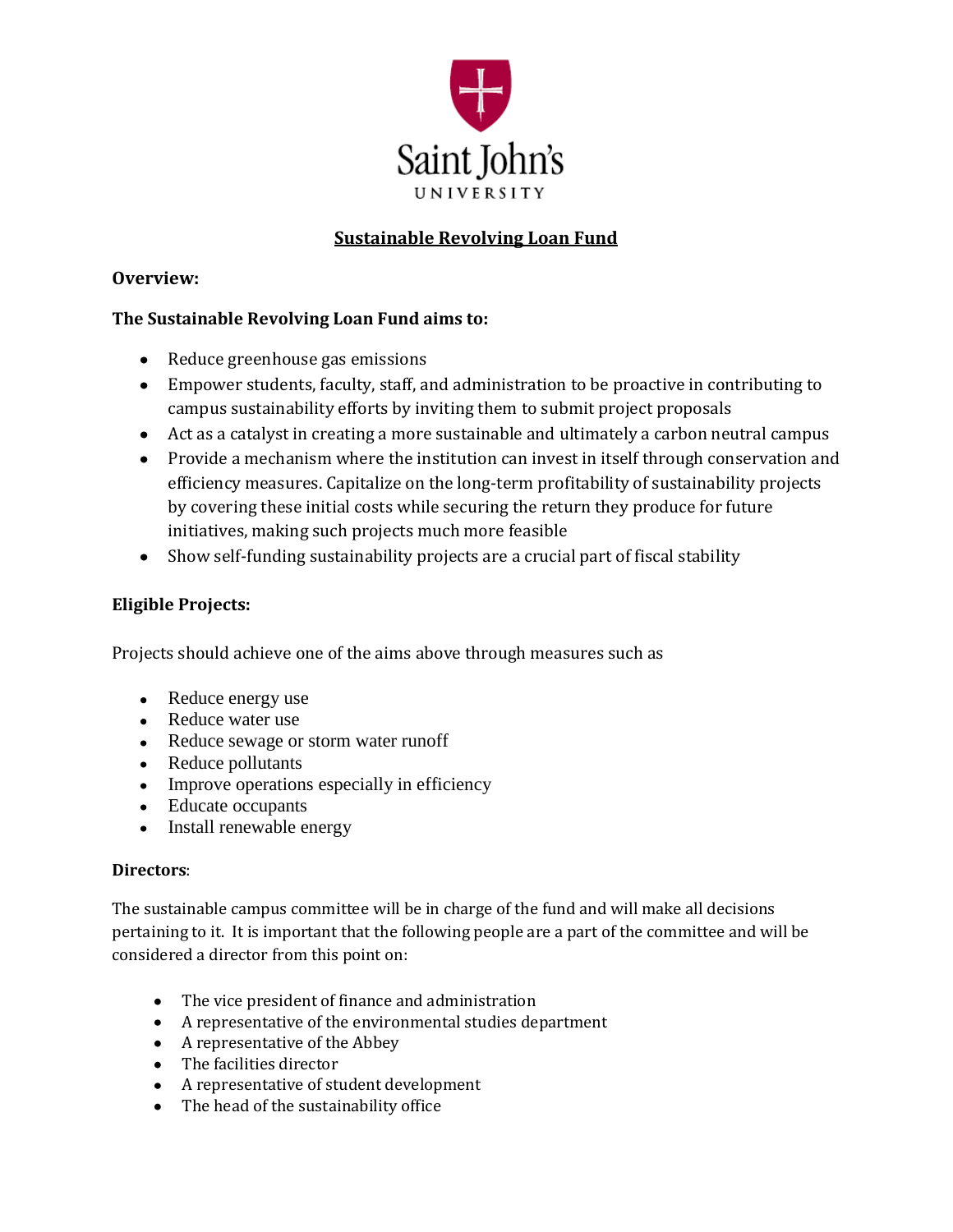A student senator-if there is a sustainability senator, they will be granted the position. If not, the senate will decide who will sit on the committee.

### **Optional Members:**

Due to the difficulty associated with attending meetings, an invitation may be sent with selection based upon consensus from the other directors. The directors should consider alumnus/alumnae with relevant interests and experience. Should a proposal come up where additional expertise is required, the board may grant a one-time invite to serve as a director (no voting power).

- The board will be presented with the opportunity to seat one person as a director.
- An alumnus/ae, may serve as a director. An invite for a two year term will be sent to an alumnus/ae.

The directors of the revolving loan fund will meet three times per school year. They will attempt to avoid meeting during the summer in order to retain student involvement. If necessary to review a project with a deadline or in exceptional circumstances this will be permitted (i.e. a grant, or state incentive).

#### **Procedures**:

#### **Proposals**:

Part of sustainability is equity, therefore proposals may be generated by any student, staff, faculty, administrator, or anyone else associated with the university. It is highly recommended that proposals be completed with collaboration from the sustainability office and/or facilities management office. Proposals are to be submitted online in as much detail is possible.

Once a proposal is submitted it will be reviewed by the sustainability office. Additional information will be requested until the proposal is complete and satisfactory. Then it will be sent to the directors by email for individual review. Directors will bring their concerns to the meeting where the proposal may be discussed and modified in its management strategy, implementation, and finances. If at all possible, the person who proposed the project to be considered should present their project and answer questions related to their project. Once modified, the proposal will be voted on verbally. An effort should be made to reach a consensus. If a consensus cannot be reached, two thirds vote will be sufficient to pass a proposal.

Upon approval, implementation should be reviewed and carried out in timely fashion.

### **Methods**:

The sustainable campus committee is encouraged to discuss projects and proposals, and may listen to project inquiries, however, all projects must be submitted through application to be voted upon and if voted upon favorably by 2/3rds of the committee, implemented.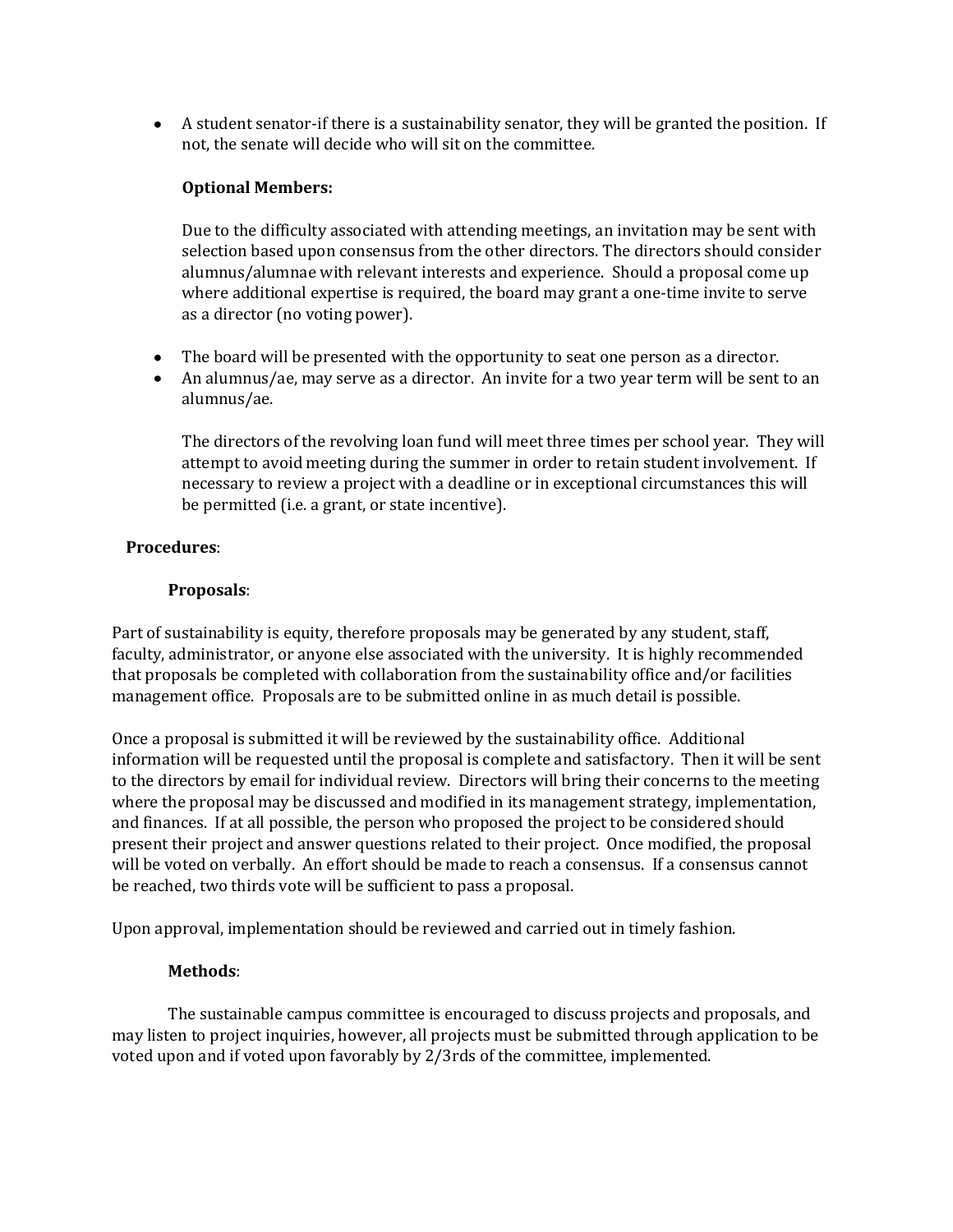Communication before meetings should be via email. In an effort to promote transparency, all proposals that will be granted funds will be posted on the sustainability website. Also the directors will report decisions made to the Board.

After initial success of the fund determined by when financial viability has been proven, bundling of projects by the committee is highly encouraged. Once all projects with a quick return (or short term payback) have been completed, other projects are less attractive and occasionally rejected despite a payback and a carbon reduction. Bundling allows two projects to be placed in the same project proposal. The funding is then joined, as are finances, payback period, etc. It is recommended to the directors that if quick return payback on a project is proposed that it be partnered with another slower payback project in order to achieve the best results and to save money and decrease emissions in the long term.

Completed projects, finances and payments, should be well documented, compiled, and records shall be kept by sustainability office. Unapproved proposals, if deserving of some merit, should be kept to be reviewed for a later date. Projects in progress (those not fully repaid) are to be reviewed annually prior to the end of the fiscal year in May or June. A progress report should be compiled and presented to the sustainable campus committee. The report will be compiled by the sustainability office. The business office will detail the financial data and send it to the sustainability office 3 weeks prior to when the progress report will be presented.

The business office shall retain oversight of the finances.

#### **Finances:**

The initial money in the fund will be allotted by the business office. After initial contribution the fund should be self-sustaining; the fund will replenish itself through 0% interest loans which (except on rare occasion) generate cost savings and will grow by extending those cost savings beyond initial loan amounts.

Cost savings will accrue to the fund and St. John's University by the following formula:

i). 90% of all cost savings will be paid back into the fund until 120% of the loan is repaid. Example: If a loan of \$10,000 is granted and saves \$2000 per year, \$1800 is paid to the fund until \$12,000 (inflation adjusted) is placed in the fund.

ii). Whenever possible, exact cost savings should be calculated. When extremely tenuous or impossible to determine cost savings, an educated estimate should be generated and brought before the directors for approval. Directors will determine if exact savings should be used or if an estimate is appropriate.

iii). If at all possible, federal and state incentives should be taken advantage of in order to expand the cost savings and maximize project scope.

iv). Projects with a short term payback will be more likely to be granted funding. Projects with 5-8 years are acceptable, and longer than 8 years will be less likely to be granted funding.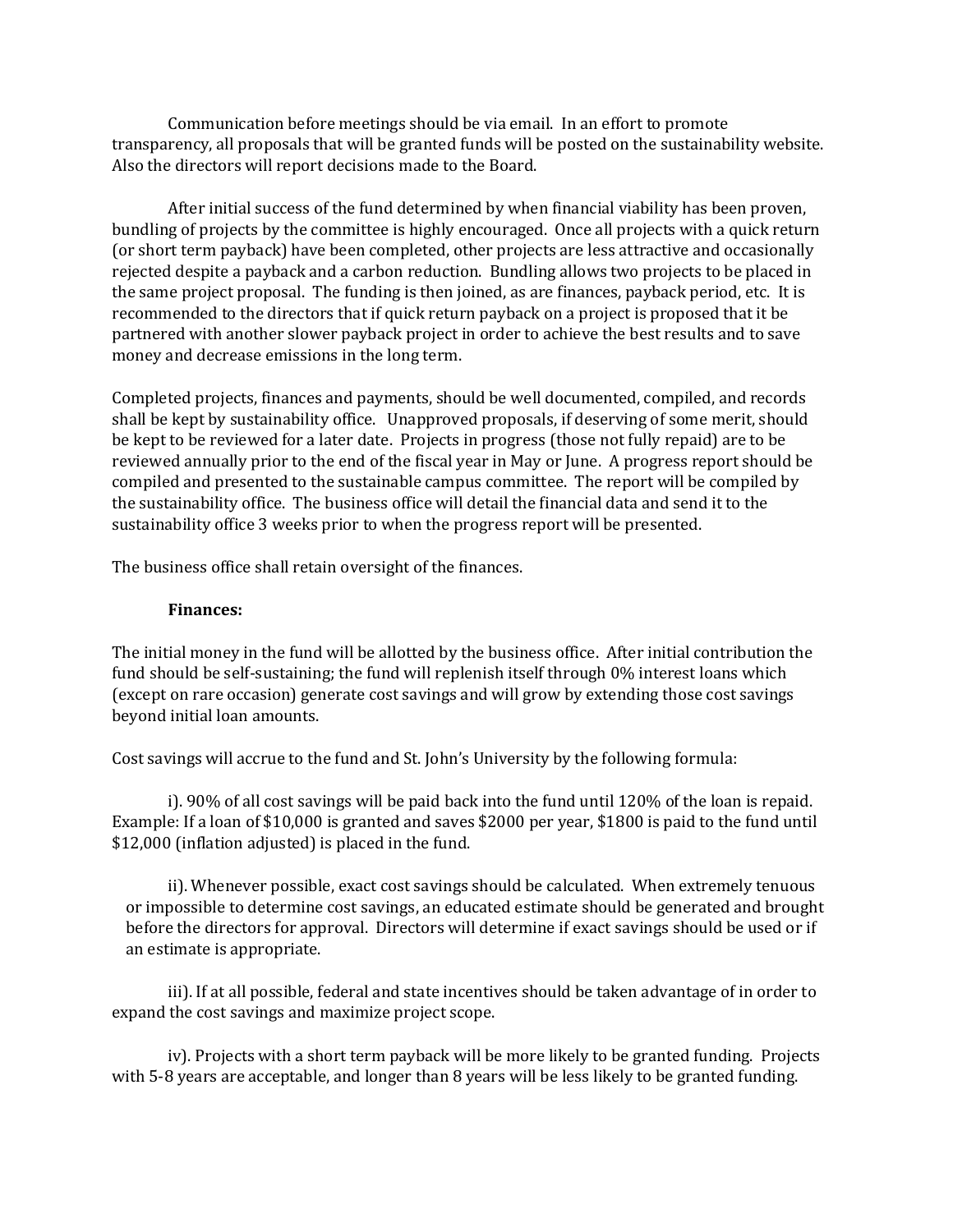On occasion, certain projects that have longer than an 8 year payback, or extremely rare casesdon't produce a payback will be approved by  $2/3$ <sup>rds</sup> majority provided it either:

- 1. Is highly visible and will promote sustainable efforts in other areas
- 2. Has exceptional educational opportunities
- 3. Will produce other highly appealing ancillary benefits

v). The board may approve by consensus a finance mechanism for a particular project other than the one out-lined above, should the nature of the proposal or existing conditions merit such a change. The board may also modify existing payment plans by consensus at the request of the cost-savings recipient, as long as the alternative maintains the long-term financial viability of the fund. Special flexibility should be given in cases where energy cost pressures, such as unexpectedly high fuel prices, result in the need for a modification, as in allowing the cost saver to receive a higher percentage of the cost-savings immediately by deferring more of the payment into the future. Requests for such plan modifications, with an alternative proposal, can be proposed to the board by the financial recipient of a project's cost-savings. This is most likely to be used for longer term payback options (8 years or more) where 50% of cost savings replenish the RLF until 130% of the loan is repaid.

vi). Cost savings should be calculated in accordance with the fiscal year (July-June). All savings should be calculated in the early part of the calendar year, projected out to the end of the fiscal year and then added into the fund in March or April. This is to prevent over drafting funds.

vii). Calculations for cost savings, how they will be determined, and what budget the savings will be drawn from must be presented with the proposal. Assistance for these calculations and budgets may require the assistance of the physical plant.

Funds for projects may be used for:

- 1. Materials and products
- 2. Cost effective professional work, installation, or design. Whenever possible costs should be minimized.
- 3. Proposal development, research and testing or monitoring equipment. If a project seems feasible but requires initial funding, the directors may approve funds to determine if the project is indeed feasible. Again, whenever possible, costs should be minimized by using students and faculty to develop proposals, research, test, and for data collection.
- 4. Community education, conservation efforts, outreach, and publicity—costs should be minimized if possible
- 5. Staff and work—the board may approve a salary by consensus—if possible, for a student employment position—for a work position(s) for a designated project(s) should conditions merit and the added cost still yields cost-savings despite the salary. The fund should accept a minor loss should such a position yield dramatic benefits to campus sustainability or show potential to lead to other projects with better financial potential {see Finances v). 3}.

Funds should not be used for: